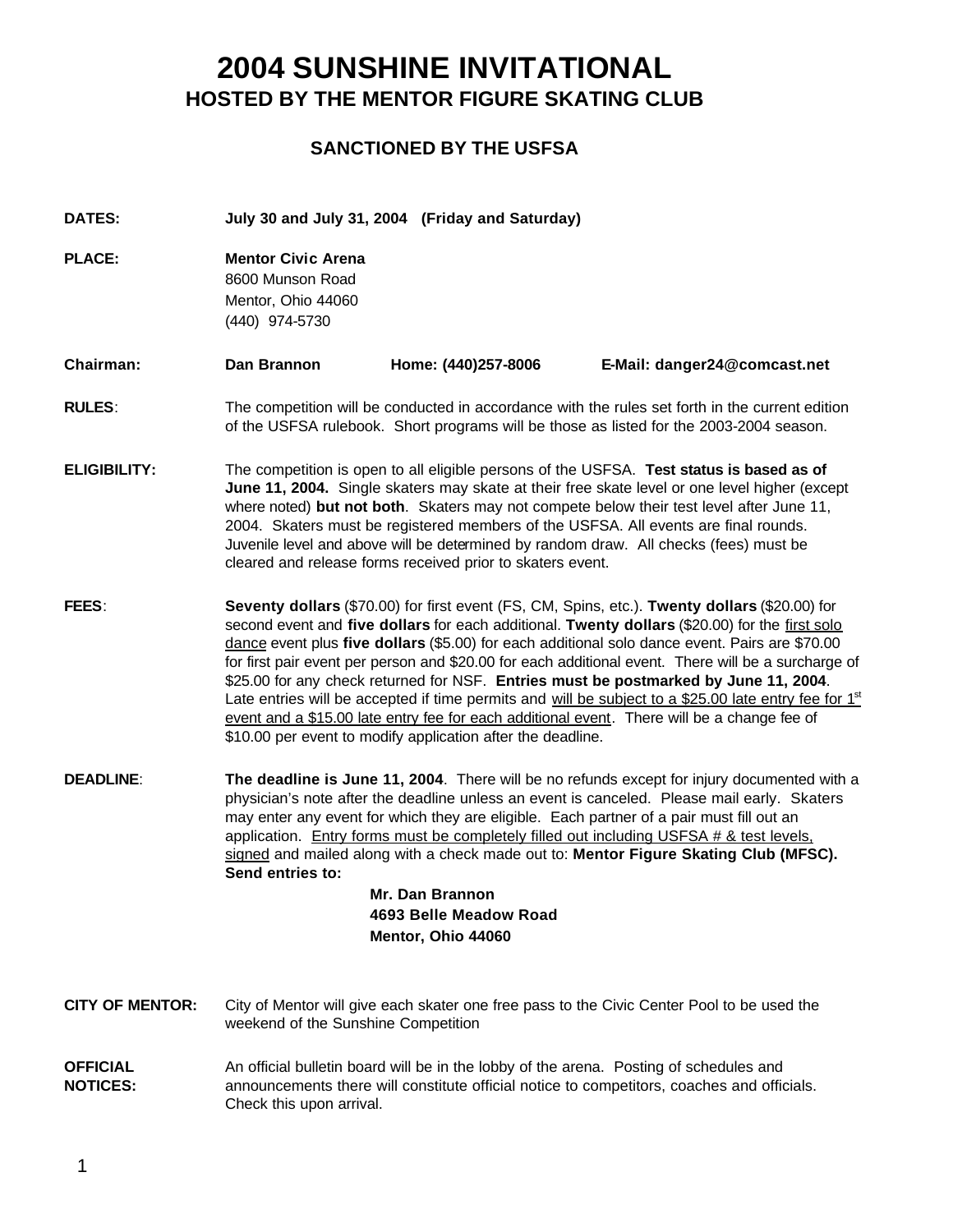| <b>Maneuver Teams</b>                | Maneuver team applications must be accompanied with a separate check for the entire team.<br>Each skater must submit a separate official entry form (both sides) and medical release<br>form (copies are accepted) with maneuver team application. Team applications must include<br>each member's USFSA number. If the application is not complete, it will not be accepted.<br>Each maneuver team must have one parent designated as the contact.                              |  |  |  |
|--------------------------------------|----------------------------------------------------------------------------------------------------------------------------------------------------------------------------------------------------------------------------------------------------------------------------------------------------------------------------------------------------------------------------------------------------------------------------------------------------------------------------------|--|--|--|
| <b>PRACTICE ICE:</b>                 | There will be practice ice available in 1/hour sessions @ \$10.00/session. See "practice<br>application". A schedule will be sent along with the skater's confirmation. All practice ice will<br>be at the Civic Arena.                                                                                                                                                                                                                                                          |  |  |  |
| <b>ARENA FACILITIES:</b>             | There are two ice surface measuring 85' x 200'. Both rinks will be in use for the Sunshine<br>Invitational Competition. All events will be at the Civic Center, which has dressing rooms,<br>concession and parking. Hair Styling & Makeup available at minimal charges.                                                                                                                                                                                                         |  |  |  |
| <b>REGISTRATION</b>                  | The official registration desk will be located in the lobby of the Civic Center. Competitors must<br>check in 1 hour before their event.                                                                                                                                                                                                                                                                                                                                         |  |  |  |
| <b>MUSIC:</b>                        | Music will be reproduced through the arena sound system from cassettes/CDs furnished by<br>each competitor. Music will be provided for compulsory dance. All music must be turned in<br>properly labeled and rewound at the time of registration. All skaters should have appropriate<br>backup tapes/CDs with them. CDs will be accepted. Cassette Tapes are preferred. Tapes<br>that are acceptable are C-10, C-12, and C-30. Memorex tapes will not be accepted.              |  |  |  |
| <b>EVENTS/ AWARDS:</b>               | All events are final rounds. Awards will be given for first through fourth place. Juvenile Free<br>Skate 1st place will receive the Linda & Henry Brown Honorary Award. If more than one group,<br>there will be a final round. Ledin Video will provide award photography, digital action<br>photography, and video taping for a fee. Personal videotaping may only be done from the<br>stands with hand-held cameras - no lights, tripods or taping permitted at rinkside.     |  |  |  |
| <b>HOST HOTEL:</b>                   | There is a special price for Sunshine Competitors. Please book your hotel upon sending in<br>your application and make any changes as needed when your schedule is received.<br>Continental breakfast is included. This is very busy hotel season. A limited number of<br>rooms will be available until July 10 <sup>th</sup> at the following:<br><b>Best Western Inn &amp; Suites</b><br>8434 Mentor Ave.<br>Mentor, Ohio<br>(440) 205-7378<br>\$99.00/night (Incl. Breakfast) |  |  |  |
| <b>SCHEDULE OF</b><br><b>EVENTS:</b> | A schedule of events will be mailed if a SASE is included w/ the application.                                                                                                                                                                                                                                                                                                                                                                                                    |  |  |  |
| <b>INQUIRIES:</b>                    | Mr. Dan Brannon<br>E-Mail: danger24@comcast.net<br>Home: (440)257-8006<br>4693 Belle Meadow Rd.<br>Mentor, Ohio 44060<br>Website: www.MentorFSC.org<br>Maps at Cleveland Council Website: clevelandskating.com                                                                                                                                                                                                                                                                   |  |  |  |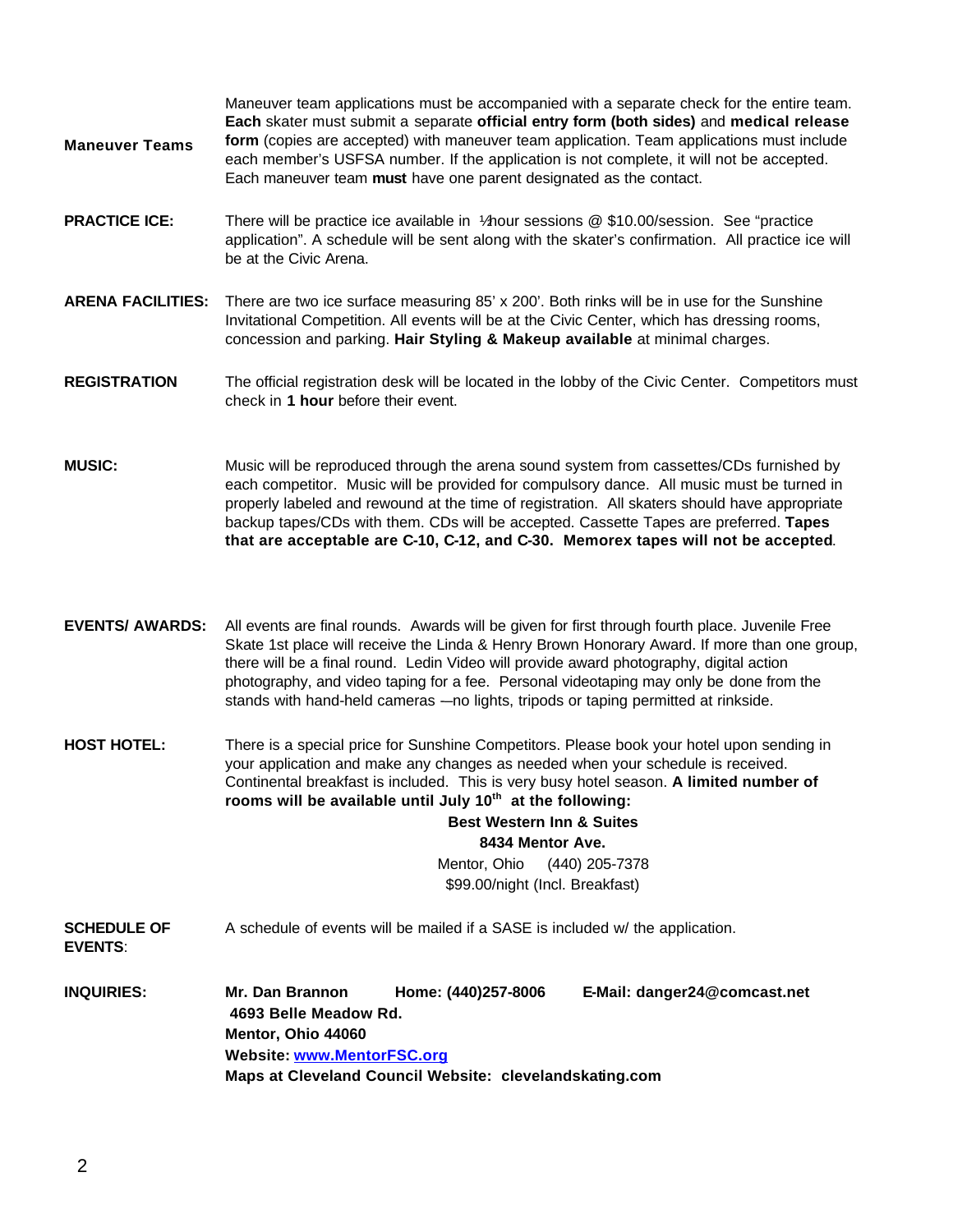*USFSA Testing: A test session will be held on Thursday, July 29th from 12:00 P.M.- 5:00 P.M. If you are interested in this please see the application form or you may call Renee Singer for more information. A separate check must be sent with test application to the address shown on the form to be accepted.*

> *Contact information: Renee Singer 767Cherokee Trail Willoughby, Ohio 44094-7272 (440)946-5158*

### *Directions to Rink: Mentor Civic Arena 8600 Munson Rd, Mentor, Ohio (440) 974-5730*

*From Cleveland West: I 90 Eastward, past downtown Cleveland, towards Erie, Pa. Follow Route 2 East to Mentor, Route 615 exit. At exit, turn left onto Route 615 (Center St). Turn right onto Market St. (by BP Station).At next light, turn left onto Munson Rd. Mentor Civic Arena is on Right in the Mentor Civic Park.*

*From East: I 90 West towards Cleveland. Exit onto Route 615 (Center St.). Turn left onto Route 615. Turn right onto Market St. (by BP Station). At next light, turn left onto Munson Rd. Mentor Civic Arena is on Right in the Mentor Civic Park.*

*From South: Take I 77 North onto I 271 North to I 90 East. Exit onto Route 615 (Center St.). Turn left onto Route 615. Turn right onto Market St. (by BP Station).At next light, turn left onto Munson Rd. Mentor Civic Arena is on Right in the Mentor Civic Park.*

### *HOST HOTEL: INFO & DIRECTIONS*

*Please book your hotel upon sending in your application and make any changes as needed when schedule is received. This is very busy hotel season. A limited number of rooms will be available until July 8<sup><i>th*</sup> at the following:

#### *Best Western Lawnfield Inn & Suites*

*8434 Mentor Ave.* 

*Mentor, Ohio (440) 205-7378 \$99.00/night (incl. Breakfast)* 

#### *Lawnfield Inn & Suites*

*8434 Mentor Ave., Mentor, Ohio (440) 205-7378*

*From Cleveland West: I 90 Eastward, past downtown Cleveland, towards Erie, Pa. Continue on I 90 East to Route 615, North (Left) to Mentor Ave. Right on Mentor Ave. Hotel is on the right.*

*From East: I 90 West towards Cleveland. Exit at Route 615, North (Right) to Mentor Ave. Right on Mentor Ave. Hotel is on the right.*

*Amenities at the Lawnfield Inn & Suites: Complimentary breakfast, fitness center, outdoor pool, business center, TV with HBO, Internet in each room, located in the heart of Old Mentor at Rt. 615 (Center St.) and Mentor Ave. Close to the Mall. Ten minutes to rink*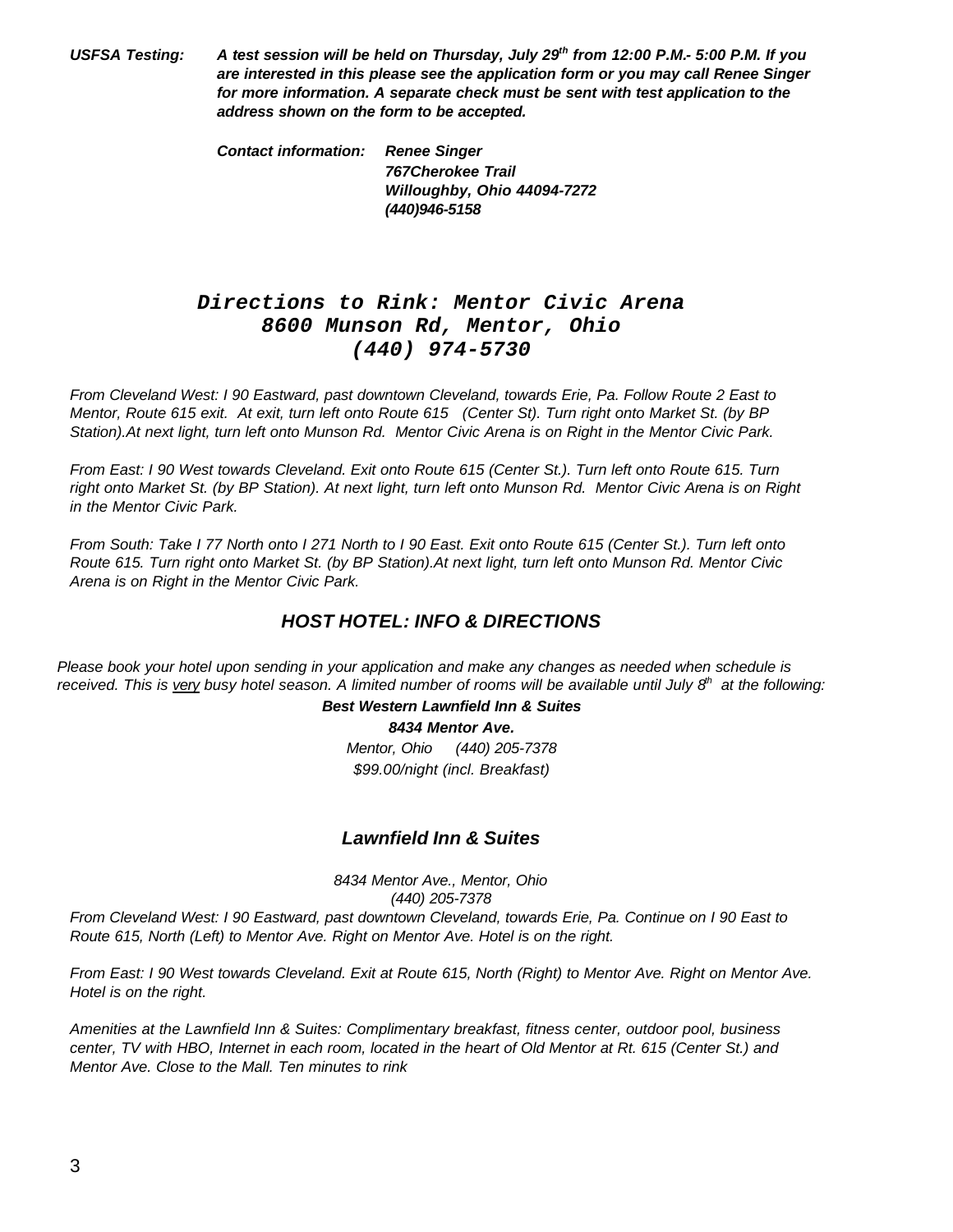# *FREE SKATING*

*Skaters may skate at their highest free skating level passed or one level higher.*

| EVENT CATEGORIES, TIMES AND REQUIREMENTS: |                                 |                                                                                                                                                                               |  |
|-------------------------------------------|---------------------------------|-------------------------------------------------------------------------------------------------------------------------------------------------------------------------------|--|
| <b>CATEGORY</b>                           | <b>DURATION</b>                 | <b>TEST REQUIREMENTS / RESTRICTIONS</b>                                                                                                                                       |  |
| <b>PRE-BEGINNER</b>                       | 1 min. $-$ 1 min. 30<br>seconds | May not have passed the Pre-Preliminary Freestyle Test. Half<br>revolution jumps plus salchows and toe loops only.                                                            |  |
| <b>BEGINNER</b>                           | 1 min. 30 seconds               | May not have passed Pre-Preliminary Freestyle Test. No Axels<br>allowed.                                                                                                      |  |
| <b>PRE-PRELIMINARY</b>                    | 1 min. 30 sec.                  | May not have passed higher than Pre-Preliminary Freestyle Test. No<br>Axels or double jumps allowed.                                                                          |  |
| PRELIMINARY A                             | 1 min. 30 sec.                  | May not have passed higher than Preliminary Freestyle Test. Axels<br>allowed, no double jumps allowed.                                                                        |  |
| <b>PRELIMINARY B</b>                      | 1 min. 30 sec.                  | May not have passed higher than Preliminary Freestyle Test. Axels<br>and up to two different double jumps permitted.                                                          |  |
| <b>PRE-JUVENILE</b>                       | $2 \text{ min}$ .               | May not have passed higher than Pre-Juvenile Freestyle Test. Axels<br>and up to four different double jumps permitted.                                                        |  |
| <b>JUVENILE</b>                           | 2 min. 15 sec.                  | May not have passed higher than the Juvenile Freestyle Test. Have<br>not reached 13 years of age as of application deadline.                                                  |  |
| <b>OPEN JUVENILE</b>                      | 2 min. 15 sec.                  | May not have passed higher than the Juvenile Freestyle Test. Age<br>13 and older as of application deadline.                                                                  |  |
| <b>INTERMEDIATE</b>                       | 2 min. 30 sec.                  | May not have passed higher than the Intermediate Freestyle Test                                                                                                               |  |
| <b>NOVICE: Ladies</b>                     | 3 min.                          | May not have passed higher than the Novice Freestyle Test.                                                                                                                    |  |
| Men                                       | 3 min. 30 sec.                  |                                                                                                                                                                               |  |
| JUNIOR: Ladies                            | 3 min. 30 sec.                  | May not have passed higher than the Jr. Freestyle Test.                                                                                                                       |  |
| Men                                       | 4 min.                          |                                                                                                                                                                               |  |
| SENIOR: Ladies                            | 4 min.                          | Must have passed at least the Junior Freestyle Test.                                                                                                                          |  |
| Men                                       | 4 min. 30 sec.                  |                                                                                                                                                                               |  |
| <b>ADULT PRE-BRONZE</b>                   | 1 min. 40 seconds.<br>Maximum   | At least 25 years of age, have not passed higher than Adult Pre-<br>Bronze FS Test or Pre-Preliminary FS Test. No axels allowed.                                              |  |
| <b>ADULT BRONZE</b>                       | 1 min. 40 sec.<br>Maximum       | At least 25 years of age, have not passed higher than Adult Bronze<br>Free Skating Test or Preliminary Freestyle Test. No axels or double<br>jumps permitted.                 |  |
| <b>ADULT SILVER</b>                       | 2 min. 10 sec.<br>Maximum       | At least 25 years of age, have passed Adult Bronze but not higher<br>than the Adult Silver Free Skating Test or Juvenile Freestyle Test.<br>Axels permitted, no double jumps. |  |
| <b>ADULT GOLD</b>                         | 2 min. 40 sec.<br>Maximum       | At least 25 years of age, have passed Adult Silver but not higher<br>than Adult Gold Free Skating Test or Juvenile Freestyle Test.                                            |  |
| <b>ADULT MASTERS</b>                      | 3 min 40 sec.<br>Maximum        | At least 25 years of age, have passed at least the Adult Gold<br>Freestyle Test or Juvenile Freestyle Test.                                                                   |  |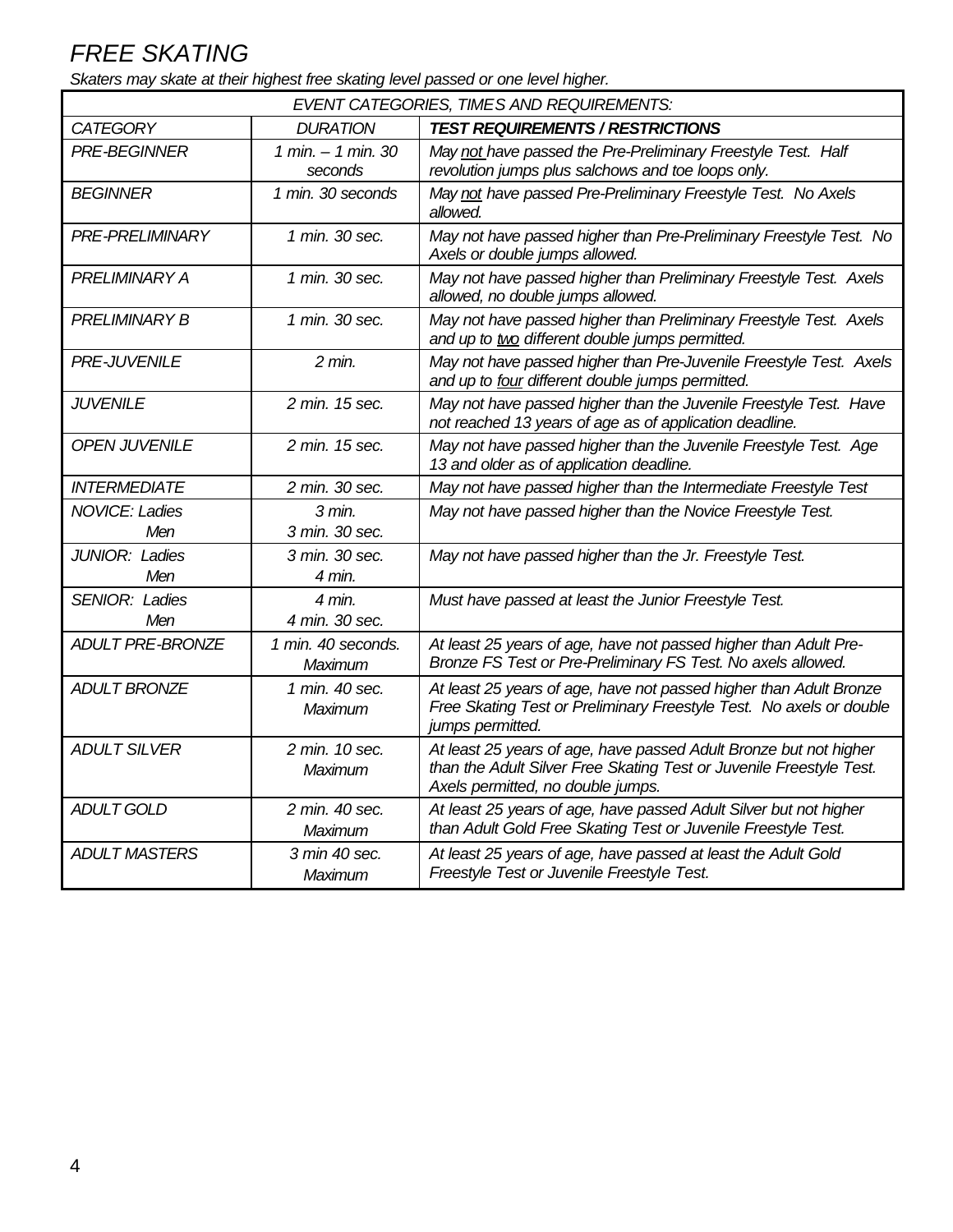# *COMPULSORY MOVES*

*Beginner through Pre-Juvenile and Adult skaters will present a program without music no longer than the*  specified times. All compulsory moves will be skated on <sup>y</sup>ice surface. Elements may be skated in any *order, and deductions will be taken for additional elements. Test requirements are the same as for free skating. Ladies and Men may be combined at discretion of the referee, depending upon number of entries.*

| <b>CATEGORY</b>     | DURATION (max.)  | <b>REQUIRED ELEMENTS</b>                                                                                               |
|---------------------|------------------|------------------------------------------------------------------------------------------------------------------------|
| <b>PRE-BEGINNER</b> | 1 min            | <b>Bunny Hop Series (minimum 2)</b>                                                                                    |
|                     |                  | Waltz Jump                                                                                                             |
|                     |                  | <b>Forward Spiral</b>                                                                                                  |
|                     |                  | Two foot spin                                                                                                          |
| <b>BEGINNER</b>     | 1 min            | <b>//Flip or /Lutz Jump</b>                                                                                            |
|                     |                  | Upright scratch spin (minimum 3 revolutions)                                                                           |
|                     |                  | <b>Waltz Jump</b>                                                                                                      |
|                     |                  | <b>Forward Spiral</b>                                                                                                  |
|                     |                  | Salchow Jumn                                                                                                           |
| PRE-PRELIMINARY     | 1 min            | Flip Jump                                                                                                              |
|                     |                  | Split Jump                                                                                                             |
|                     |                  | Single-Single jump combination (no axels permitted)                                                                    |
|                     |                  | Sit spin (minimum 3 revolutions)                                                                                       |
| <b>PRELIMINARY</b>  | 1 min 15 seconds | Forward Outside Edge Spiral                                                                                            |
|                     |                  | Flip Jump                                                                                                              |
|                     |                  | <b>Back Scratch Spin (minimum 3 revolutions)</b><br>Single-Single Jump Combination (axel allowed, may not repeat flip) |
|                     |                  | Forward Inside Edge Spiral                                                                                             |
|                     |                  | Snlit Jumn or Stag Jumn                                                                                                |
| <b>PRE-JUVENILE</b> | 1 min 15 sec.    | Camel Spin (minimum 3 revolutions in camel position)                                                                   |
|                     |                  | Lutz Jump                                                                                                              |
|                     |                  | Circular footwork                                                                                                      |
|                     |                  | Single-Single or Double-Single or Single-Double Jump Combination                                                       |
|                     |                  | <u> Sit-Change-Sit Snin ( minimum 3 rev each foot in sit nosition</u>                                                  |
| <b>ADULT PRE-</b>   | 1 min 15 sec.    | Backward Crossovers Figure 8 pattern, min 4 crossovers each direction                                                  |
| <b>BRONZE</b>       |                  | Salchow Jump                                                                                                           |
|                     |                  | Waltz Jump-Toe Loop combination                                                                                        |
|                     |                  | One foot spin (minimum 3 revolutions)                                                                                  |
|                     |                  | <b>Forward Spiral</b>                                                                                                  |
| <b>ADULT BRONZE</b> | 1 min 15 sec.    | Salchow Jump                                                                                                           |
|                     |                  | Waltz Jump - Toe Loop combination (no step or turn in between)                                                         |
|                     |                  | Upright Scratch Spin (minimum 3 revolutions)                                                                           |
|                     |                  | Straight line or diagonal footwork                                                                                     |
|                     |                  | Forward Spiral                                                                                                         |
| <b>ADULT</b>        | 1 min 15 sec.    | Camel Spin (minimum 3 revolutions in camel position)                                                                   |
| <b>SILVER</b>       |                  | Flip Jump or Lutz Jump (may not repeat in combination)                                                                 |
|                     |                  | Single-Single jump combination (axel allowed)                                                                          |
|                     |                  | Back Scratch Spin (minimum 3 revolutions)                                                                              |
|                     |                  | Straight line or diagonal footwork                                                                                     |
| <b>ADULT GOLD</b>   | 1 min 25         | Camel Spin (minimum 3 revolutions in camel position)                                                                   |
|                     |                  | Axel Jump (may not repeat in combination)                                                                              |
|                     | seconds          | Straight line or diagonal footwork                                                                                     |
|                     |                  | Single-Single or Double-Single or Single-Double Jump Combination                                                       |
|                     |                  | Spin combination with at least one change of foot and one change of                                                    |
|                     |                  | position                                                                                                               |
|                     |                  |                                                                                                                        |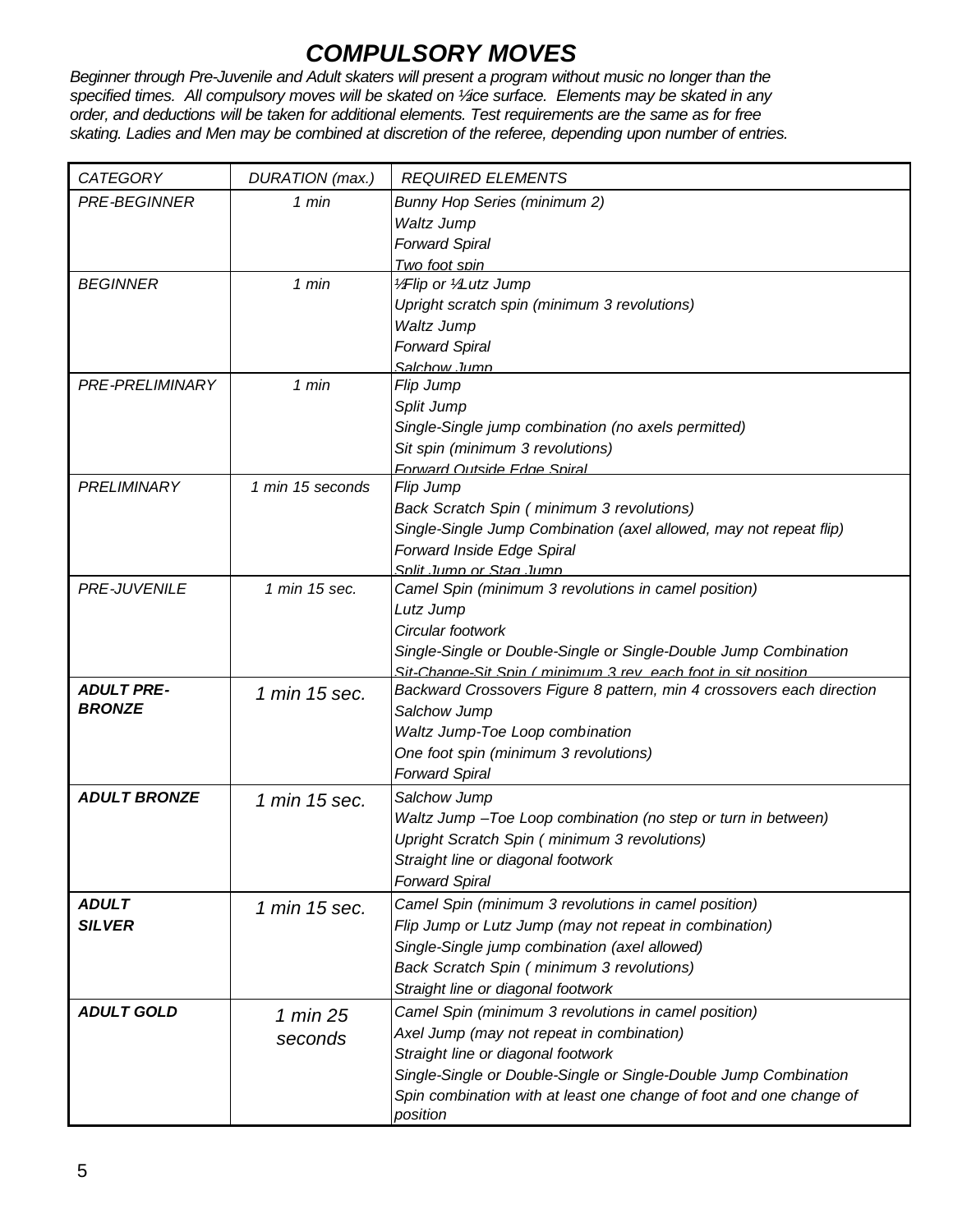## *SHORT PROGRAMS*

*Skated on full ice surface to music of skater's choice.*

| <b>CATEGORY</b>                                                            | <b>DURATION</b>          | <b>REQUIRED ELEMENTS</b>                                                                                                                                           |  |
|----------------------------------------------------------------------------|--------------------------|--------------------------------------------------------------------------------------------------------------------------------------------------------------------|--|
| <b>JUVENILE</b><br>(have not reached age 13<br>as of application deadline) | (Max.)<br>1 min. 40 sec. | With music<br>Single-Single or Double-Single or Single-Double Combination.<br>No Axel.<br>Axel Jump<br>Double Jump of skater's choice. May not repeat jump done in |  |
|                                                                            |                          | Jump Combination.                                                                                                                                                  |  |
|                                                                            |                          | Solo spin (min. of 4 revolutions; no change of foot or position;<br>no flying spins)                                                                               |  |
|                                                                            |                          | Combination spin with only one change of foot and one change<br>of position (min. of 4 revolutions each foot).                                                     |  |
|                                                                            |                          | Step sequence (straight line, circular or serpentine).                                                                                                             |  |
| OPEN JUVENILE (age 13<br>and older as of application<br>deadline)          | 1 min. 40 sec.           | <b>SAME AS JUVENILE</b>                                                                                                                                            |  |
| <b>INTERMEDIATE</b>                                                        | $2 \text{ min}$ .        | 2004-2005 Short program described in the USFSA rule book                                                                                                           |  |
| <b>NOVICE</b>                                                              | 2 min. 15 sec            | 2004-2005 Short program described in the USFSA rule book                                                                                                           |  |
| <b>JUNIOR</b>                                                              | 2 min. 40 sec.           | 2004-2005 Short program described in the USFSA rule book                                                                                                           |  |
| <b>SENIOR</b>                                                              | 2 min. 40 sec.           | 2004-2005 Short program described in the USFSA rule book                                                                                                           |  |

## *MIXED PAIR FREE SKATE*

| <b>EVENT CATEGORIES, TIMES AND REQUIREMENTS:</b> |                                            |                                          |  |
|--------------------------------------------------|--------------------------------------------|------------------------------------------|--|
| <b>CATEGORY</b>                                  | <b>MUST HAVE PASSED</b><br><b>DURATION</b> |                                          |  |
| <b>PRE-JUVENILE</b>                              | 1 min. 30 sec.                             | Preliminary, but not Juvenile Pair Test  |  |
| <b>JUVENILE</b>                                  | 2 min. 15 sec.                             | Juvenile, but not Intermediate Pair Test |  |
| <b>INTERMEDIATE</b>                              | $3 \text{ min}$ .                          | Intermediate, but not Novice Pair Test   |  |
| <b>NOVICE</b>                                    | 3 min. 30 sec.                             | Novice but not Junior Pair Test          |  |
| <b>JUNIOR</b>                                    | $4$ min.                                   | Junior but not Senior pair test          |  |
| <b>SENIOR</b>                                    | 4 min. 30 sec.                             | <b>Senior Pair Test</b>                  |  |

# *SIMILAR PAIRS FREE SKATE*

| <b>EVENT CATEGORIES, TIMES AND REQUIREMENTS:</b> |                                            |                                                                                                           |  |  |
|--------------------------------------------------|--------------------------------------------|-----------------------------------------------------------------------------------------------------------|--|--|
| <b>CATEGORY</b>                                  | <b>MUST HAVE PASSED</b><br><b>DURATION</b> |                                                                                                           |  |  |
| <b>JUNIOR</b>                                    | $2 \text{ min}$                            | Preliminary Free Skating but neither partner can have passed<br>the Novice Free Test                      |  |  |
| <b>SENIOR</b>                                    | $3 \text{ min}$ .                          | Preliminary Free Skating test and at least one partner must<br>have passed the Novice Free test or higher |  |  |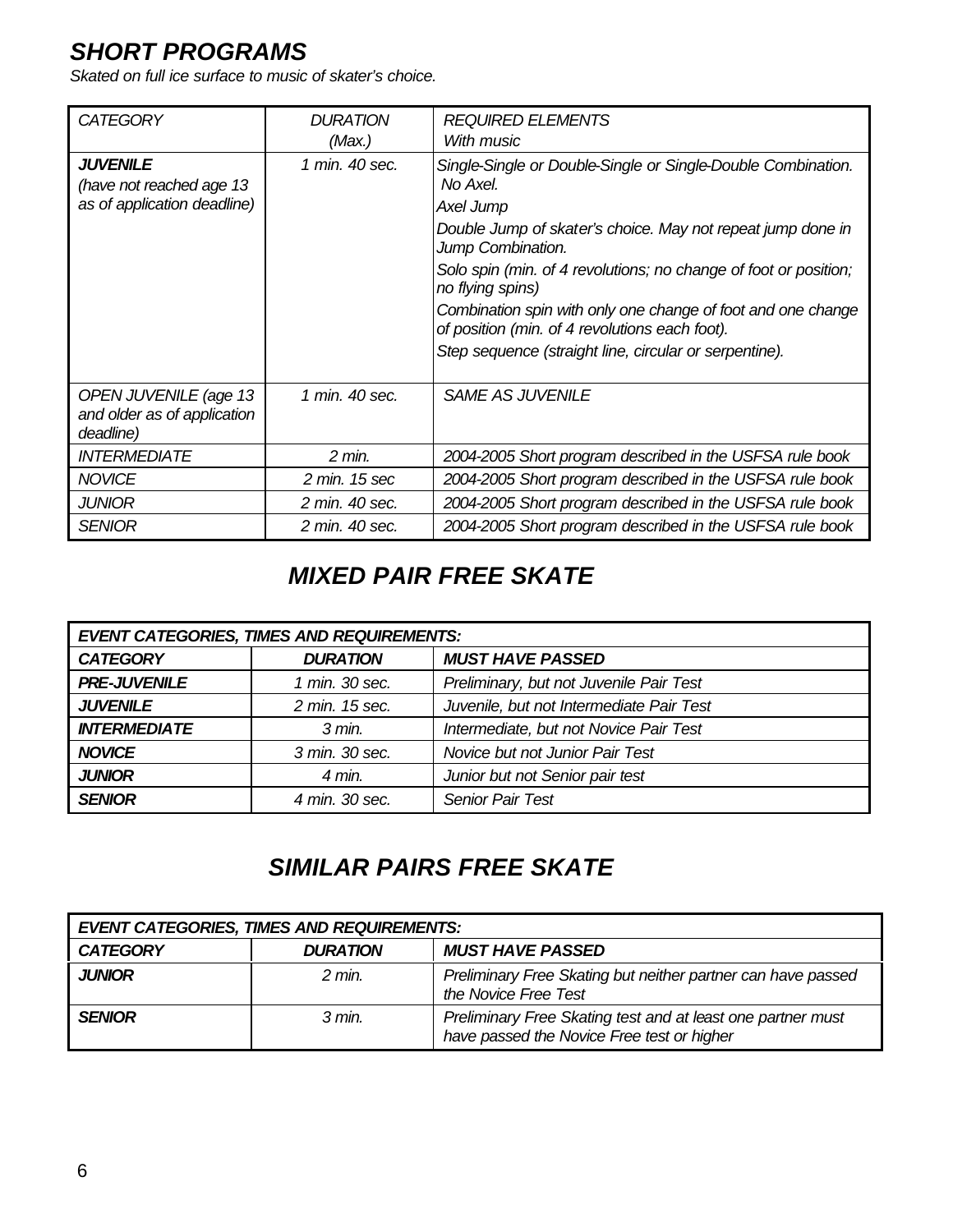## *COMPULSORY SPIN EVENT*

*Beginner through senior will present a program without music with the spins specified for their level. Programs times are absolute maximums. The requirements for this event are the same as for the free skating events (may skate up one level). All levels on ½ ice. One footwork sequence may be included but will not be marked.* 

| <b>CATEGORY</b>                                        | <b>DURATION</b> | <b>REQUIRED ELEMENTS</b>                                                                    |  |  |
|--------------------------------------------------------|-----------------|---------------------------------------------------------------------------------------------|--|--|
|                                                        | (Max.)          |                                                                                             |  |  |
| <b>BEGINNER</b>                                        | 1 min.          | Forward One foot spin                                                                       |  |  |
| 3 revolutions min                                      |                 | Two foot spin                                                                               |  |  |
|                                                        |                 | Sit Spin                                                                                    |  |  |
| <b>PRE-PRELIMINARY</b>                                 | $1$ min.        | Forward One foot spin                                                                       |  |  |
| 3 revolutions min in                                   |                 | Camel Spin                                                                                  |  |  |
| position                                               |                 | Sit spin                                                                                    |  |  |
| <b>PRELIMINARY</b>                                     | 1 min. 15 sec.  | One foot forward Scratch Spin.                                                              |  |  |
| 3 revolutions min in each                              |                 | One foot back spin, entry optional                                                          |  |  |
| position                                               |                 | Forward Camel to Forward Sit spin combination                                               |  |  |
| <b>PRE-JUVENILE</b>                                    | 1 min. 15 sec.  | Camel Spin                                                                                  |  |  |
| 4 revolutions min solo; 4                              |                 | Forward sit spin to backward sit spin                                                       |  |  |
| revolutions min each foot                              |                 | Spin combination with only one change of foot and one change of                             |  |  |
| combo                                                  |                 | position.                                                                                   |  |  |
| <b>JUVENILE</b>                                        | 1 min. 15 sec.  | Back spin (position optional).                                                              |  |  |
|                                                        |                 | Ladies: Layback or Attitude/ Men: Forward Camel Spin                                        |  |  |
| 5 revolutions min solo; 5                              |                 | Creative spin combination (number of changes is free). Emphasis                             |  |  |
| revolutions min each foot                              |                 | is on originality combined with quality spinning technique.                                 |  |  |
| combo                                                  |                 |                                                                                             |  |  |
| <b>INTERMEDIATE</b>                                    | 1 min. 30 sec.  | Forward sit spin to backward sit spin                                                       |  |  |
|                                                        |                 | <b>Flying Camel Spin</b>                                                                    |  |  |
| 5 revolutions min solo; 5                              |                 | Creative spin combination, at least one change of foot and one                              |  |  |
| revolutions min each foot                              |                 | change of position, emphasis is on originality combined with                                |  |  |
| combo                                                  |                 | quality spinning technique.                                                                 |  |  |
| <b>NOVICE</b>                                          | 1 min. 30 sec.  | Forward Camel Spin to Backward Camel Spin                                                   |  |  |
|                                                        |                 | Layback spin (ladies)/Crossfoot spin (men)                                                  |  |  |
| 6 revolutions min solo; 5<br>revolutions min each foot |                 | Creative spin combination, at least one change of foot and one                              |  |  |
| combo                                                  |                 | change of position, emphasis is on originality combined with<br>quality spinning technique. |  |  |
| <b>JUNIOR</b>                                          | 1 min. 40 sec.  | Flying Sit Spin or Flying Change (reverse) Sit Spin                                         |  |  |
| 8 revolutions min solo; 6                              |                 | Layback spin (ladies)/Crossfoot Spin (men)                                                  |  |  |
| revolutions min each foot                              |                 | Creative spin combination, at least one change of foot and one                              |  |  |
| combo                                                  |                 | change of position, emphasis is on originality combined with                                |  |  |
|                                                        |                 | quality spinning technique.                                                                 |  |  |
| <b>SENIOR</b>                                          | 1 min. 40 sec.  | Flying Spin (optional takeoff and landing position)<br>Creative                             |  |  |
| 8 revolutions min solo; 6                              |                 | solo spin (original variation on standard position).                                        |  |  |
| revolutions min each foot                              |                 | Creative spin combination (at least one change of foot and one                              |  |  |
| combo                                                  |                 | change of position, emphasis is on originality combined with                                |  |  |
|                                                        |                 | quality spinning technique.                                                                 |  |  |
|                                                        |                 |                                                                                             |  |  |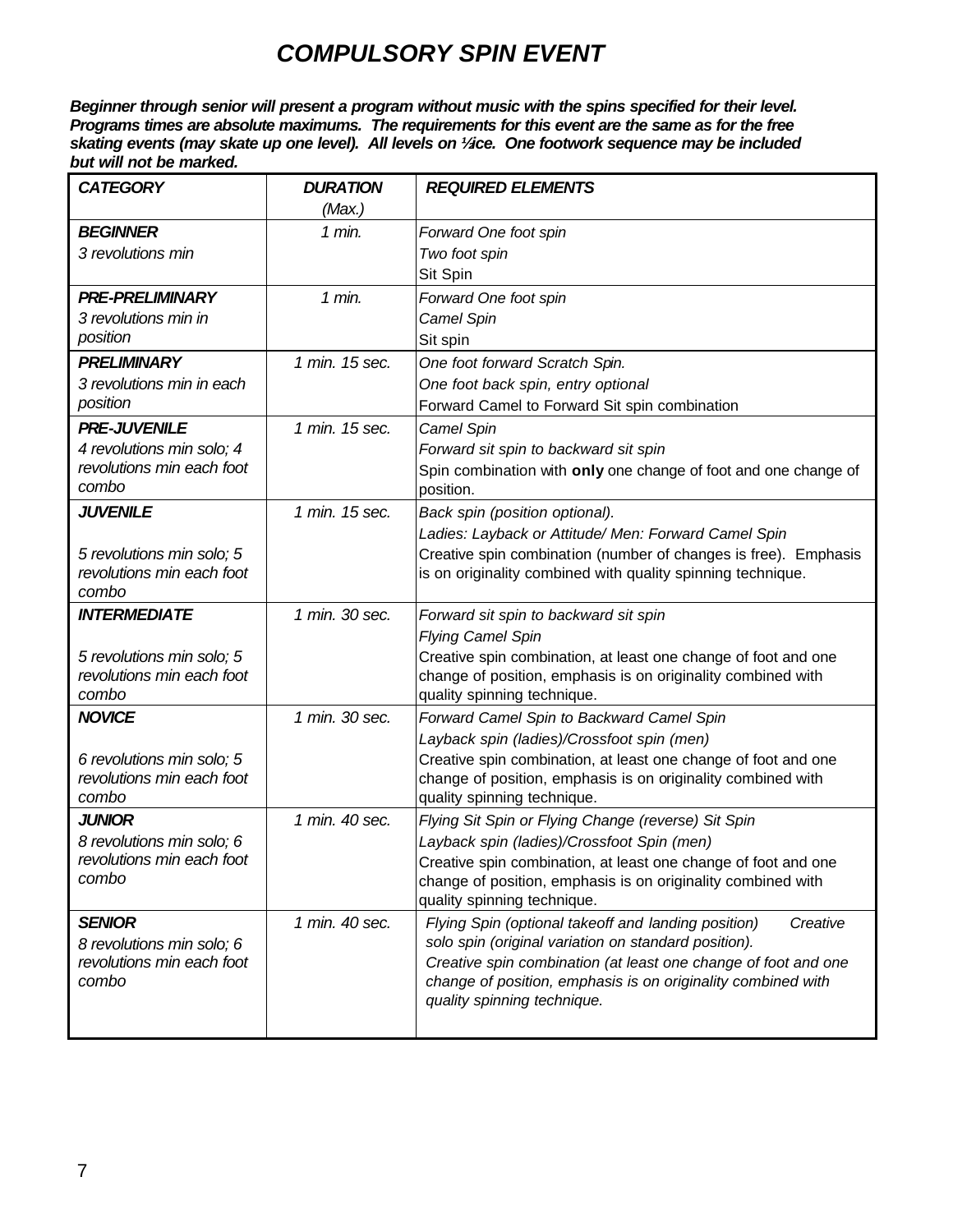# *SHOWCASE*

*Skaters to enter at their last freestyle level passed (may not skate up). Program time is a maximum time. Each competitor is to select his/her own music. There are no required elements in this event. Emphasis is placed on the theatrical and entertainment value of the skater's performance, rather than on the technical elements. Costumes and props are allowed. Props are limited to those that the skater can carry or push onto the ice unassisted, The set-up cannot take more than 30 (thirty) seconds. No flame or smoke, wet mops, whipped or shaving cream, or any substance that may alter the ice in any way. No cap guns or loud noises. Levels may be combined due to lack of entries. This event may be judged in combination with guest Fine Arts judges.*

| <b>EVENT CATEGORIES, TIMES AND REQUIREMENTS:</b> |                        |                                                              |  |
|--------------------------------------------------|------------------------|--------------------------------------------------------------|--|
| <b>CATEGORY</b>                                  | <b>DURATION (Max.)</b> | <b>MUST HAVE PASSED</b>                                      |  |
| <b>PRELIMINARY</b>                               | 1 min. 40 sec.         | <b>Preliminary Free Skating Test</b>                         |  |
| <b>PRE-JUVENILE</b>                              | 1 min. 40 sec.         | Pre-Juvenile Free Skating Test                               |  |
| <b>JUVENILE</b>                                  | 1 min. 40 sec.         | Juvenile Free Skating Test                                   |  |
| <b>INTERMEDIATE</b>                              | 1 min. 40 sec.         | Intermediate Free Skating Test                               |  |
| <b>NOVICE</b>                                    | 1 min. 40 sec.         | <b>Novice Free Skating Test</b>                              |  |
| <b>JUNIOR</b>                                    | 1 min. 40 sec.         | <b>Junior Free Skating Test</b>                              |  |
| <b>SENIOR</b>                                    | 1 min. 40 sec.         | <b>Senior Free Skating Test</b>                              |  |
| <b>ADULT</b>                                     | 1 min. 40 sec.         | Not higher than Adult Silver Freestyle or Juvenile Freestyle |  |
|                                                  |                        | Test.                                                        |  |
| <b>ADULT MASTERS</b>                             | 1 min. 40 sec.         | Adult Gold Freestyle or Juvenile Freestyle Test              |  |

## *MUSIC INTERPRETATION*

*Skaters must enter at last freestyle level passed (may not skate up), offered for Preliminary and higher. Music Interpretation consists of a single program composed entirely by the skater demonstrating ability to interpret music by combining moves, turns, footwork, jumps and spins..*

*Warm-up period consists of 1 minute without music followed by 4 minutes with the selected music played twice. Skaters will then leave the ice and be taken to a locker room where there will be no communications with coaches or parents. Each skater will hear the music one more time with his/her back to the ice at rink side while the prior competitor is performing. The judges give one mark only, and the emphasis is on interpretation of the music. This event may be judged in combination with guest Fine Arts judges.*

| <b>EVENT CATEGORIES, TIMES AND REQUIREMENTS:</b> |                        |                                           |  |
|--------------------------------------------------|------------------------|-------------------------------------------|--|
| <b>CATEGORY</b>                                  | <b>DURATION (Max.)</b> | <b>MUST HAVE PASSED</b>                   |  |
| <b>PRELIMINARY</b>                               | 1 min. 30 sec.         | Preliminary Freestyle Test and No Higher  |  |
| <b>PRE-JUVENILE</b>                              | 1 min. 30 sec.         | Pre-Juvenile Freestyle Test and No Higher |  |
| <b>JUVENILE</b>                                  | 1 min. 30 sec.         | Juvenile Freestyle Test and No Higher     |  |
|                                                  |                        |                                           |  |
| <b>INTERMEDIATE</b>                              | 1 min. 30 sec.         | Intermediate Freestyle Test and No Higher |  |
| <b>NOVICE</b>                                    | 1 min. 45 sec.         | Novice Freestyle Test and No Higher       |  |
| <b>JUNIOR/SENIOR</b>                             | $2$ min. $0$ sec.      | Junior or Senior Free Skating Test        |  |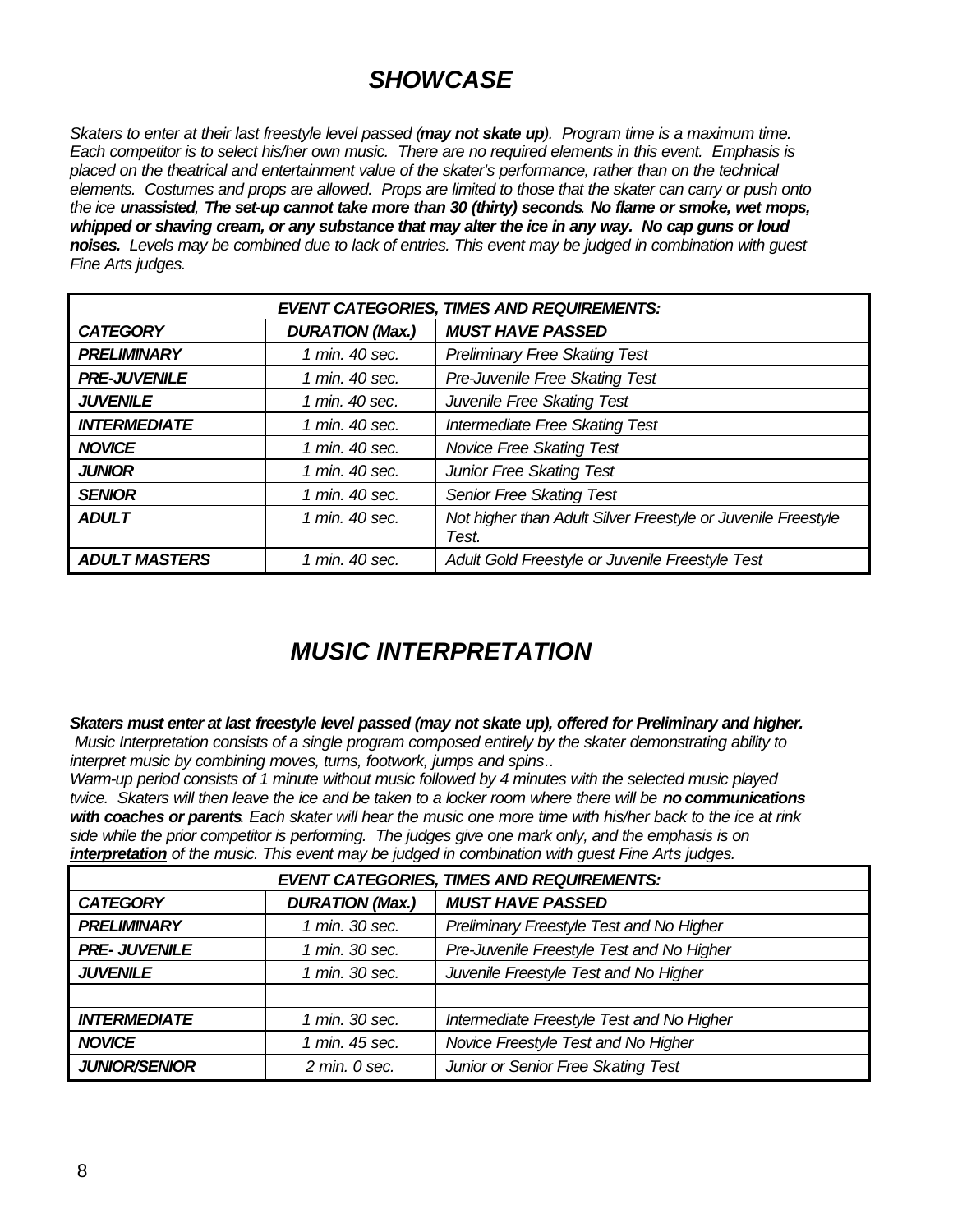# *SOLO DANCE*

*Skaters may enter any dance events for which they qualify. If there are a large number of skaters at*  entered at one level they will be divided into groups according to birth date. Ladies and Men will *compete together.*

| <b>EVENT</b>           | Last Test Level Passed (may not have passed any individual dances from next<br>level) |
|------------------------|---------------------------------------------------------------------------------------|
| <b>Dutch Waltz</b>     | May not have passed higher than the Preliminary Dance Test.                           |
| <b>Rhythm Blues</b>    | May not have passed higher than the Preliminary Dance Test.                           |
| Cha-cha                | May not have passed higher than the Pre-Bronze Dance Test.                            |
| <b>Fiesta Tango</b>    | May not have passed higher than the Pre-Bronze Dance Test.                            |
| <b>Hickory Hoedown</b> | May not have passed higher than the Bronze Dance Test.                                |
| <b>Ten Fox</b>         | May not have passed higher than the Bronze Dance Test.                                |
| 14Step                 | May not have passed higher than the Pre-Silver Dance Test.                            |
| <b>Foxtrot</b>         | May not have passed higher than the Pre-Silver Dance Test.                            |
| <b>Rocker Foxtrot</b>  | May not have passed higher than the Silver Dance Test.                                |
| <b>American Waltz</b>  | May not have passed higher than the Silver Dance Test.                                |
| <b>Blues</b>           | May not have passed higher than the Pre-Gold Dance Test.                              |
| <b>Paso Doble</b>      | May not have passed higher than the Pre-Gold Dance Test.                              |
| <b>Argentine Tango</b> | May not have passed the Gold Dance Test.                                              |
| <b>Viennese Waltz</b>  | May not have passed the Gold Dance Test.                                              |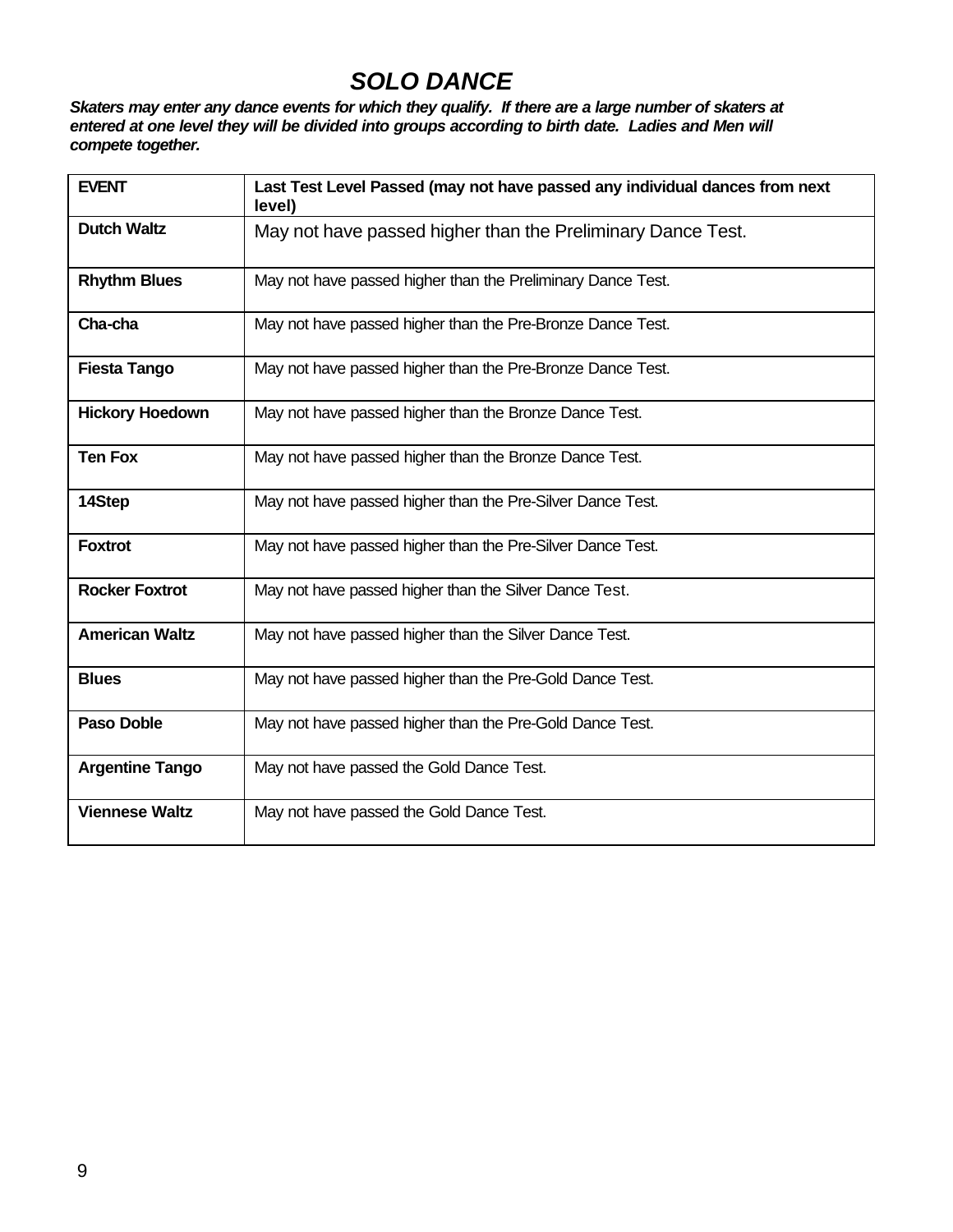#### **2004 SUNSHINE INVITATIONAL MANEUVER TEAM COMPETITION**

A figure skating club may enter two teams in Preliminary, Juvenile, Intermediate, Novice and Junior/Senior Competition for a maximum of ten teams per club. **BOTH BOYS AND GIRLS MAY SKATE ON ONE TEAM**. There are five members per team with one maneuver being performed by each member. Should a skater be unable to compete due to illness or injury, a teammate may do his/her maneuver with proper notice to the referee of this event**.** There must be minimum of **four** skaters on a team. **A SKATER MAY SKATE ON ONE TEAM ONLY.** 

| <b>PRELIMINARY</b>                                                                                                        | <b>JUVENILE</b>                                                                                                                                                                                                         | <b>INTERMEDIATE</b>                                                                                                                       | <b>NOVICE</b>                                                                                                                                                                                                     | <b>JUNIOR/SENIOR</b>                                                                                                                                                                                           |
|---------------------------------------------------------------------------------------------------------------------------|-------------------------------------------------------------------------------------------------------------------------------------------------------------------------------------------------------------------------|-------------------------------------------------------------------------------------------------------------------------------------------|-------------------------------------------------------------------------------------------------------------------------------------------------------------------------------------------------------------------|----------------------------------------------------------------------------------------------------------------------------------------------------------------------------------------------------------------|
| Passed no higher than<br><b>Preliminary Freestyle</b><br>test                                                             | Passed no higher than<br>Juvenile Free Skating<br>test                                                                                                                                                                  | Passed no higher than<br>Intermediate Free<br>Skating test                                                                                | Passed no higher<br>than Novice Free<br>Skating test                                                                                                                                                              | No test requirement.                                                                                                                                                                                           |
| Flip Jump<br><b>Forward Spiral</b><br>Back Scratch Spin<br>(no change of foot)<br>Lutz<br>Salchow/Toe Loop<br>Combination | Axel Paulsen<br>Any Combination Jump<br>(No double jumps.)<br>Combination spin with<br>one change of foot with<br>3 revolutions on each<br>foot, no change of<br>position.<br>Sit spin<br><b>Straight Line Footwork</b> | Axel Paulsen<br>Combination Jump<br>consisting of one<br>double and one single.<br>Camel Spin<br>Sit-Change-Sit Spin<br>Circular Footwork | Double Flip<br>Combination jump, at<br>least one double<br>jump.<br><b>Combination Spin</b><br>with one change of<br>foot and two changes<br>of position.<br>Any Flying/Jump Spin<br>Serpentine Step<br>Footwork. | Double Axel<br>Combination Jump. at<br>least two double jumps.<br>Double Lutz<br>Combination Spin with<br>one change of foot and<br>two changes of position.<br>Spiral Step Sequence as<br>defined in SSR 4.05 |

Each team is to name a Parent Team Leader through whom any communication with the team may be handled. Team applications must be submitted on a separate application below. Each team must have a 28" x 12" sign, which includes the Club name and Team number. Please be creative in Team name and outfits.<br>Example: Mentor All Stars Mentor Golden Blades Example: Mentor All Stars Mentor Golden Blades Juvenile Team 1 **Intermediate Team 2**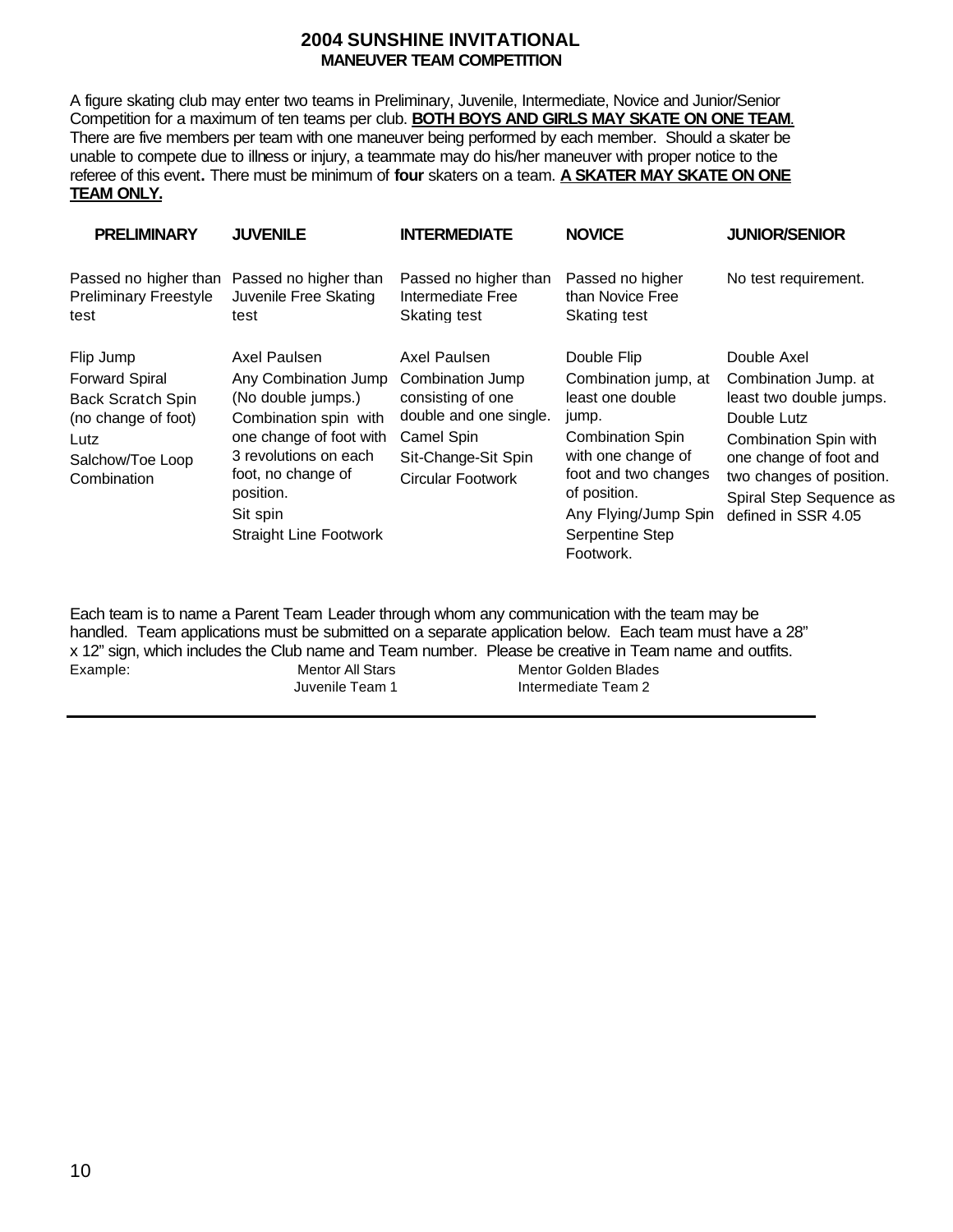## **MANEUVER TEAM APPLICATION**

| Team Name:  | Team Number:       | Home Club: |  |
|-------------|--------------------|------------|--|
| Team Level: | Parent Team Leader | Phone #    |  |

| <b>SKATER'S NAME (print)</b> | <b>USFSA#</b> | <b>Highest FS Test</b><br><b>Passed</b> | <b>Parent's Signature</b> |
|------------------------------|---------------|-----------------------------------------|---------------------------|
| . .                          |               |                                         |                           |
| 2.                           |               |                                         |                           |
| 3.                           |               |                                         |                           |
| -4.                          |               |                                         |                           |
| 5.                           |               |                                         |                           |

#### **ENTRY FEE**

Per Skater (if only event): \$15.00 Per Skater (if additional event): \$10.00

Make check payable to Mentor Figure Skating Club (MFSC). Each skater must include a medical release & **Official Entry Form,** both sides completed, in this application. These may be copies of individual forms.

Please **Note**: this event is subject to cancellation by the referee if competition does not have enough time for event to take place.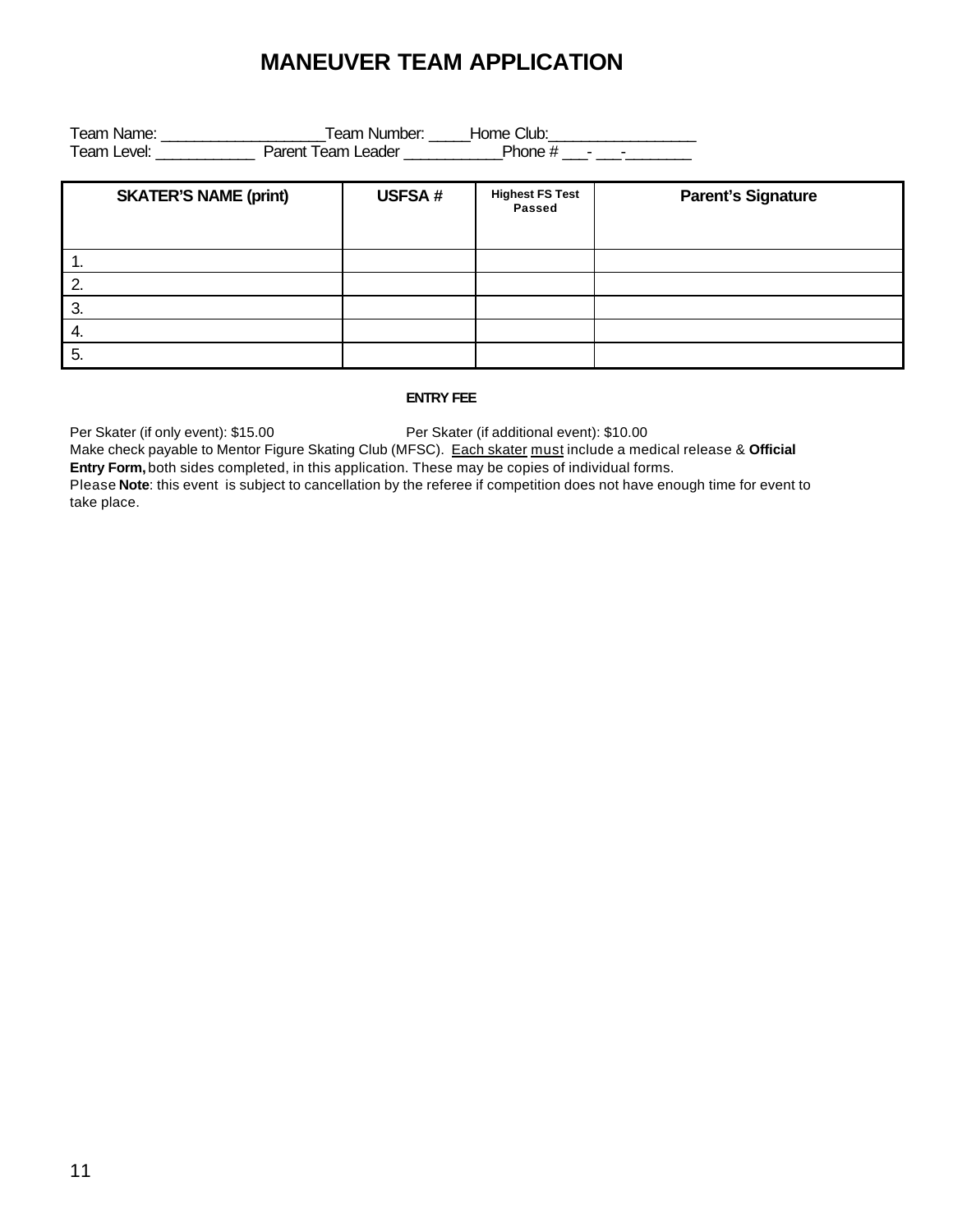### **2004 SUNSHINE INVITATIONAL**

### **ENTRY FORM 1 of 2**

| <b>Sanctioned by USFSA</b>               |                                                                                  |                                | <b>July 30 and July 31,2004</b>                            |                                |                                     |
|------------------------------------------|----------------------------------------------------------------------------------|--------------------------------|------------------------------------------------------------|--------------------------------|-------------------------------------|
| <b>Please Print</b>                      |                                                                                  | (as of August 1, 2004)         |                                                            |                                | _Phone Home:_______________________ |
|                                          | _Work/Cell:___________________                                                   |                                |                                                            |                                |                                     |
|                                          | USFSA#___________________Home Club:____________________E-Mail Address:__________ |                                |                                                            |                                |                                     |
| Partner Name: 2008                       | Partner USFSA#:________(Partner is required to submit a separate entry form)     |                                |                                                            |                                |                                     |
|                                          |                                                                                  |                                | <b>MARK each event entered by CIRCLING each Level</b>      |                                |                                     |
| <b>Freestyle</b>                         | Pre-Beginner<br>Pre-Juvenile<br>Junior                                           | Beginner<br>Juvenile<br>Senior | Pre-Preliminary<br>Open Juvenile                           | Preliminary A<br>Intermediate  | Prelim. B<br>Novice                 |
| <b>Short Program</b>                     | Juvenile<br>Senior                                                               | Open Juvenile                  | Intermediate                                               | Novice                         | Junior                              |
| <b>Compulsory Moves</b><br>Juvenile      | Pre-Beginner                                                                     | Beginner                       | Pre-Preliminary                                            | Preliminary                    | Pre-                                |
| <b>Spins</b>                             | Beginner<br>Intermediate                                                         | Pre-Preliminary<br>Novice      | Preliminary<br>Junior                                      | Pre-Juvenile<br>Senior         | Juvenile                            |
| <b>Music Interpretation</b>              | Preliminary<br>Junior/Senior                                                     | Pre-Juvenile                   | Juvenile                                                   | Intermediate                   | Novice                              |
| <b>Showcase</b>                          | Preliminary<br>Junior                                                            | Pre-Juvenile<br>Senior         | Juvenile                                                   | Intermediate                   | Novice                              |
| List Theme/Music:                        |                                                                                  |                                |                                                            |                                |                                     |
| <b>Adult Free Skating</b>                | Pre-Bronze                                                                       | <b>Bronze</b>                  | Silver                                                     | Gold                           | <b>Masters</b>                      |
| <b>Adult Compulsory Moves Pre-Bronze</b> |                                                                                  | <b>Bronze</b>                  | Silver                                                     | Gold                           |                                     |
| <b>Solo Dance</b>                        | Dutch Waltz<br>Hickory Hoedown<br>American Waltz Paso Doble                      | <b>Rhythm Blues</b>            | Cha-Cha<br>Fourteen Step<br>Argentine Tango Viennese Waltz | Fiesta Tango<br>Rocker Foxtrot | Ten Fox<br>Foxtrot<br><b>Blues</b>  |
| <b>Mixed Pairs</b>                       | Pre-Juvenile<br>Senior                                                           | Juvenile                       | Intermediate                                               | Novice                         | Junior                              |

**Similar Pairs Junior** Senior

### **BOTH sides of this Entry Form must be completed**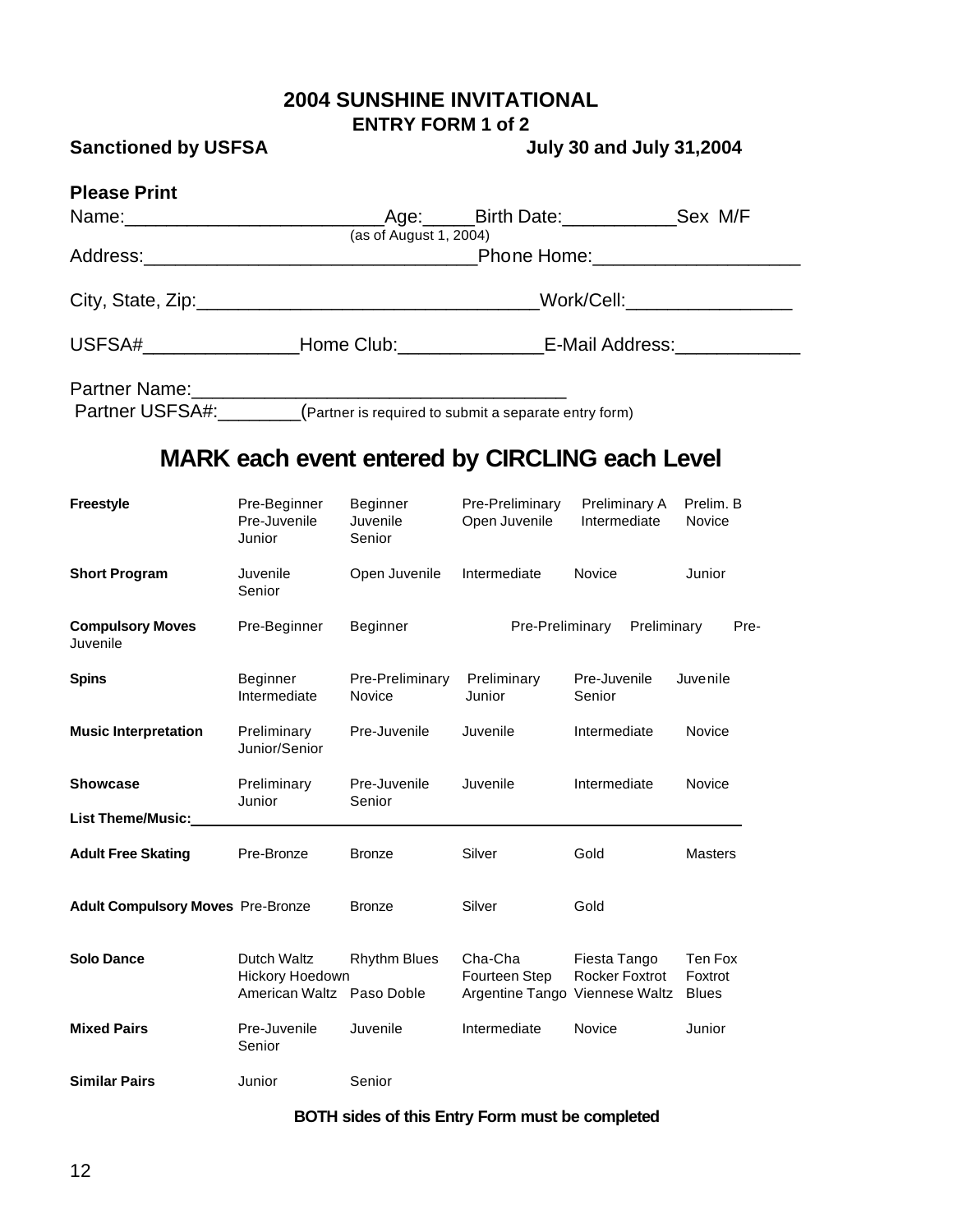#### **2004 SUNSHINE INVITATIONAL**

### **Entry Form Page 2 of 2**

Must be included and post marked by June 11, 2004

|                                                                             |                                                                                  | $111001$ by indicated and poor manted by band in Eq. 1                                                                                                                                                      |  |
|-----------------------------------------------------------------------------|----------------------------------------------------------------------------------|-------------------------------------------------------------------------------------------------------------------------------------------------------------------------------------------------------------|--|
| Competitor's Name:                                                          |                                                                                  |                                                                                                                                                                                                             |  |
| Home Club:                                                                  |                                                                                  |                                                                                                                                                                                                             |  |
| Coach's signature:                                                          |                                                                                  |                                                                                                                                                                                                             |  |
| Please Print:<br>Coach's Name                                               | Please Print: Coach's address, for questions and to send your skater's schedule. |                                                                                                                                                                                                             |  |
| Coach phone<br>number:                                                      | Coach e-mail address, if available:                                              |                                                                                                                                                                                                             |  |
| <b>Highest test Passed</b><br>(as of $6/14/04$ )                            | Free Skate                                                                       | Dance                                                                                                                                                                                                       |  |
| Mail completed application<br>(both sides) with Medical<br>Release Form to: |                                                                                  | Entry Fee: \$70.00 for 1 <sup>st</sup> event<br>\$20.00 for $2^{nd}$ event and $1^{st}$ dance<br>\$5.00 for each additional event                                                                           |  |
| <b>Dan Brannon</b><br>4693 Belle Meadow Rd.<br>Mentor, Ohio 44060           |                                                                                  | Total Entry Fee Enclosed: \$<br>Make checks payable to Mentor Figure Skating Club (MFSC) Must<br>Enclose Self-addressed Stamped envelope to receive skater's schedule<br>and additional practice ice times. |  |

**Certificate of Eligibility:** I hereby approve this entry and certify that this skater is a member in good standing of this club, is an amateur in accordance with USFSA rules, and to the best of my knowledge is eligible to enter the specified events.

| Signature: | Title:                             |  |
|------------|------------------------------------|--|
|            | Test Chairman or Club Board Member |  |

**Contestant certification** am eligible under the rules of the USFSA to enter the events(s) checked, I have completed both sides of this form, plus the medical release form, and understand that I will be charged a "change fee" to modify my application after the deadline date.

| Signature_ | Date:                                                        | _Signature <u>:__</u> | <b>Date</b> |
|------------|--------------------------------------------------------------|-----------------------|-------------|
|            | Contestant(If under 18 yr.) parent/guardian                  |                       |             |
|            |                                                              |                       |             |
|            | <b>Application Check list:</b>                               |                       |             |
|            | Did you get ALL of the required signatures?<br>x             |                       |             |
|            | Both entry forms completed and enclosed?<br>Χ                |                       |             |
|            | 8 Is the Medical Release Form completed and enclosed?        |                       |             |
|            | X SASE enclosed?                                             |                       |             |
|            | 8 Did you include your check or money order?                 |                       |             |
|            | $\gamma$ Is the practice Ice Application completed and sent? |                       |             |
|            |                                                              |                       |             |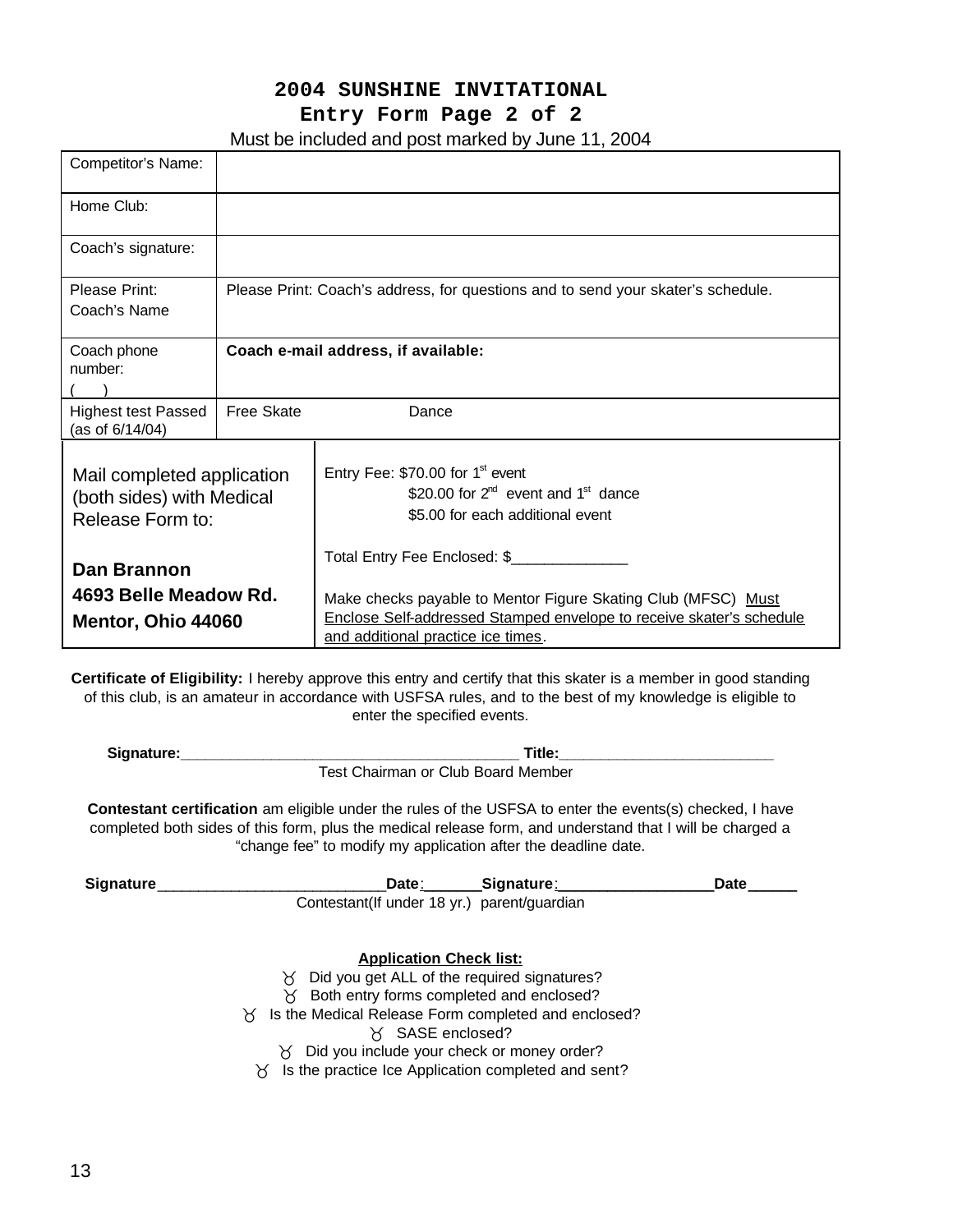## **RELEASE FORM MUST BE SENT WITH ENTRY FORM**

#### **Skater/Parent Guardian Section**

**SKATER:** I agree to conduct myself, both on and off the ice, in a manner that will reflect favorably upon the sport of figure skating, and that is consistent with the high standards of the sport. I agree to respect the person and property of others.

**SKATER/PARENT GUARDIAN:** I understand separately and jointly that the USFSA, the Mentor Figure Skating Club, the organizers of this competition, City of Mentor Parks Department, the City of Mentor, their appointees and employees undertake no responsibility for damages or injuries suffered by the competitor. As a condition of and in consideration of acceptance of the skater's entries or participation therein, all entrants, their parents and guardians and officials shall be deemed to agree to assume all risks of injury to their person and property resulting from, caused by, or connected with, the conduct and management of the competition, and to waive and release any and all claims which they may have against any officials, the USFSA, the club holding the competition and its officers, and their entries shall be accepted only on such condition (CR15.01) .

| $\sim$<br>Skater's<br>√s Siɑnature | Date |
|------------------------------------|------|
|                                    |      |
| Parent/Guardian's Signature        | Date |

#### **AUTHORIZATION FOR EMERGENCY MEDICAL TREATMENT**

In the event I am unavailable, I hereby give permission for any emergency medical treatment for

\_\_\_\_\_\_\_\_\_\_\_\_\_\_\_\_\_\_\_\_\_\_\_\_\_\_\_\_\_\_\_\_\_\_\_\_\_\_\_(please print full and complete legal name of skater) to the direction of the Chairpersons of this competition. I understand that these Chairpersons have no formal medical background but will seek care and treatment as they would their own child. I, the undersigned, will assume and take sole responsibility for all financial obligations arising out of the treatment of the above named skater.

I, the undersigned, will hold the USFSA, Mentor Figure Skating Club, the organizers, City of Mentor Parks Department, The City of Mentor, and their appointees or employees harmless from any claim rising out of any aid afforded the above named skater, be the claim of type, quality or timelessness of the aid provided.

I further indemnify all aforementioned parties from any claims any other parties of standing might have with regards to aid provided to the above named skater.

|                                                                                                           | (If skater is under age 18 then this must be signed) |
|-----------------------------------------------------------------------------------------------------------|------------------------------------------------------|
|                                                                                                           |                                                      |
| Emergency medical information (allergies, pre-existing conditions, allergic to other medicines)__________ |                                                      |
|                                                                                                           |                                                      |
|                                                                                                           |                                                      |
|                                                                                                           |                                                      |